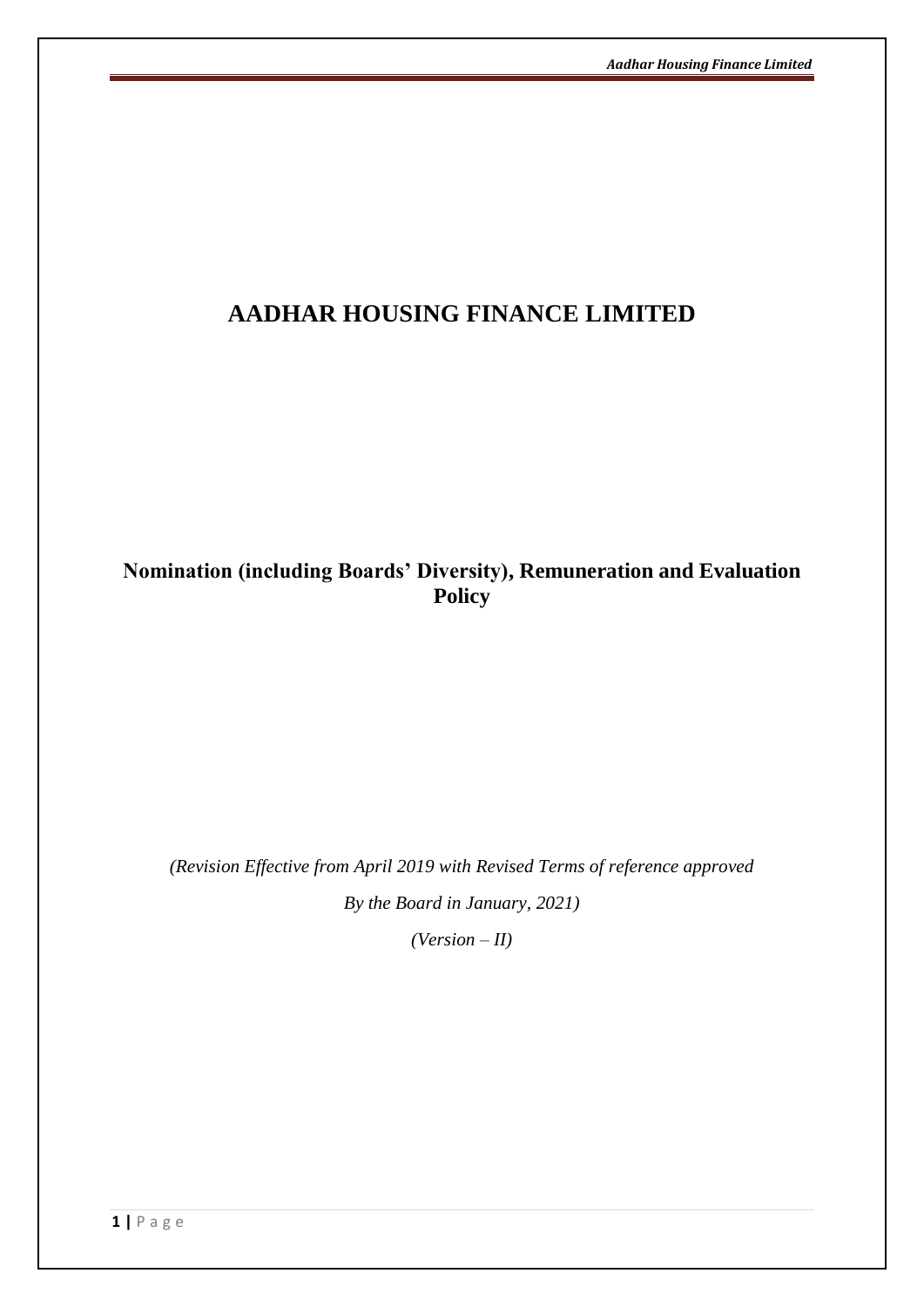# **I. PREFACE**

Pursuant to the provisions of Companies Act, 2013 (the "Act") and the applicable regulations/ directions of the NHB, the Company formulated this policy which lays down the criteria for determining the qualifications, positive attributes and Independence of a Director and also lays down the criteria for remuneration of the Directors, Key Managerial Personnel and Top managerial personnel.

Further, SEBI (Listing Obligations and Disclosure Requirements) Regulations, 2015("SEBI Listing Regulations") *inter-alia* mandates to ensure a transparent board nomination process ensuring Board diversity in terms of varied experience, knowledge, perspective and gender in the Board. The Company is required to lay down the criteria for determining qualifications, positive attributes, independence of a Director and criteria for evaluating the performance of the Independent Directors and the Board. It further requires a Company to devise a policy on Board diversity; and a policy setting out guiding principles to determine the remuneration of its Directors, Key Managerial Personnel & Top Managerial Personnel.

Aadhar Housing Finance Ltd. [formerly known as DHFL Vysya Housing Finance Limited] (the "Company" or "AHFL") has a Nomination & Remuneration Committee which was duly constituted in 28th April, 2015 consisting of two Non Executive Independent Directors & one Non-Executive Director.

As per the applicable provisions of the Act and SEBI Listing Regulations, the Nomination & Remuneration Committee (the "Committee") has been entrusted with the responsibility to lay down the criteria for the Board of Directors appointment, evaluation and remuneration for the Directors, Key Managerial Personnel and Top managerial personnel. The Committee shall also administer the stock option plan / stock appreciation right's plan of the Company.

In view of the above regulatory requirements, "Nomination (including Boards' Diversity), Remuneration and Evaluation Policy" [Policy] was approved by the Board of Directors at the meeting held on 5<sup>th</sup> December, 2017 and also reviewed and modified at the Board meeting held on 30<sup>th</sup> April, 2019. The revised Terms of Reference were approved by the Board at it meeting held on January 16, 2021.

# **II. OBJECTIVE**

- a. To lay down the criteria for identifying the persons who are qualified to become directors and such persons who may be appointed as the Key Managerial Personnel(KMPs)/Top managerial personnel of the Company.
- b. To ensure 'fit and proper' status of proposed/ existing directors.
- c. To determine the qualifications, positive attributes and independence of the Board and to ensure Board Diversity.
- d. To lay down the criteria for determining the remuneration of the Directors, KMPs and Top managerial personnel.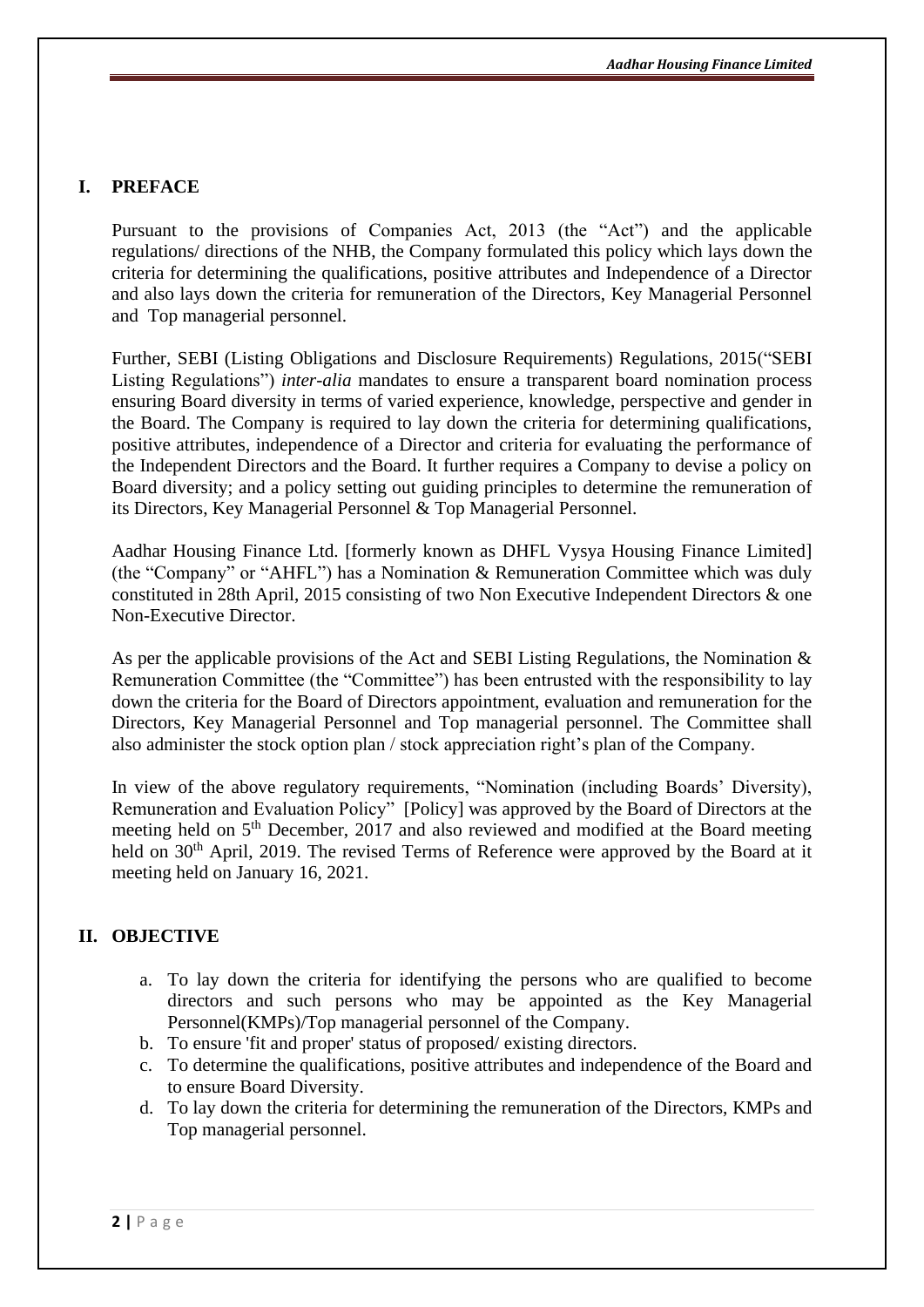- e. To set the criteria for evaluation of the performance of Board of Directors/Committees (including Independent Directors) and KMPs/Top managerial personnel of the Company.
- f. To ensure succession planning of KMPs/Top managerial personnel.
- g. To specify the manner for effective evaluation of performance of Board, its committees and individual directors to be carried out either by the Board, by the Nomination and Remuneration Committee or by an independent external agency and review its implementation and compliance.

## **III. DEFINITIONS**

**"Board"** or **"Board of Directors"** shall the mean Board of Directors of the Company.

**"Company"** shall mean Aadhar Housing Finance Limited (AHFL)

**"Key Managerial Personnel"** (as defined in Section 2(51) of the Companies Act, 2013) in relation to the Company, means –

- i. Chief Executive Officer or the Managing Director or the Manager
- ii. Whole Time/Executive Director
- iii.Company Secretary
- iv.Chief Financial Officer
- v. such other officer, not more than one level below the directors who is in whole time employment, designated as key managerial personnel by the Board; and
- vi. Such other officer as may be prescribed by the Government/Act.

**"Top Managerial Personnel"** shall mean personnel of the company who are members of its core management team, functional heads, but excluding KMPs and MD & CEO. Normally, this shall comprise of all members of top management cadre reporting to the Managing/Executive Director, at one level below, ie. **President, Executive Vice President, Chief Operating Officer and Chief Business Officer or such other equivalent positions.**

#### **IV. SCOPE**

This Policy shall be applicable to:

- a. Board of Directors
- b. Key Managerial Personnel as defined under Section 2(51) of the Act
- c. Top Managerial Personnel of the company as defined above, who are members of its core management team excluding Board of Directors.

## **V. APPOINTMENT CRIERTIA FOR THE BOARD AND KMPs:**

#### **A. FOR THE BOARD**

#### **1.1 Composition of the Board-**

■ Section 149 of the Act prescribes that every public limited company shall have at least 3 Directors and provides for appointment of up to fifteen Directors without seeking approval of Shareholders. It also prescribes that all listed companies shall have at least one woman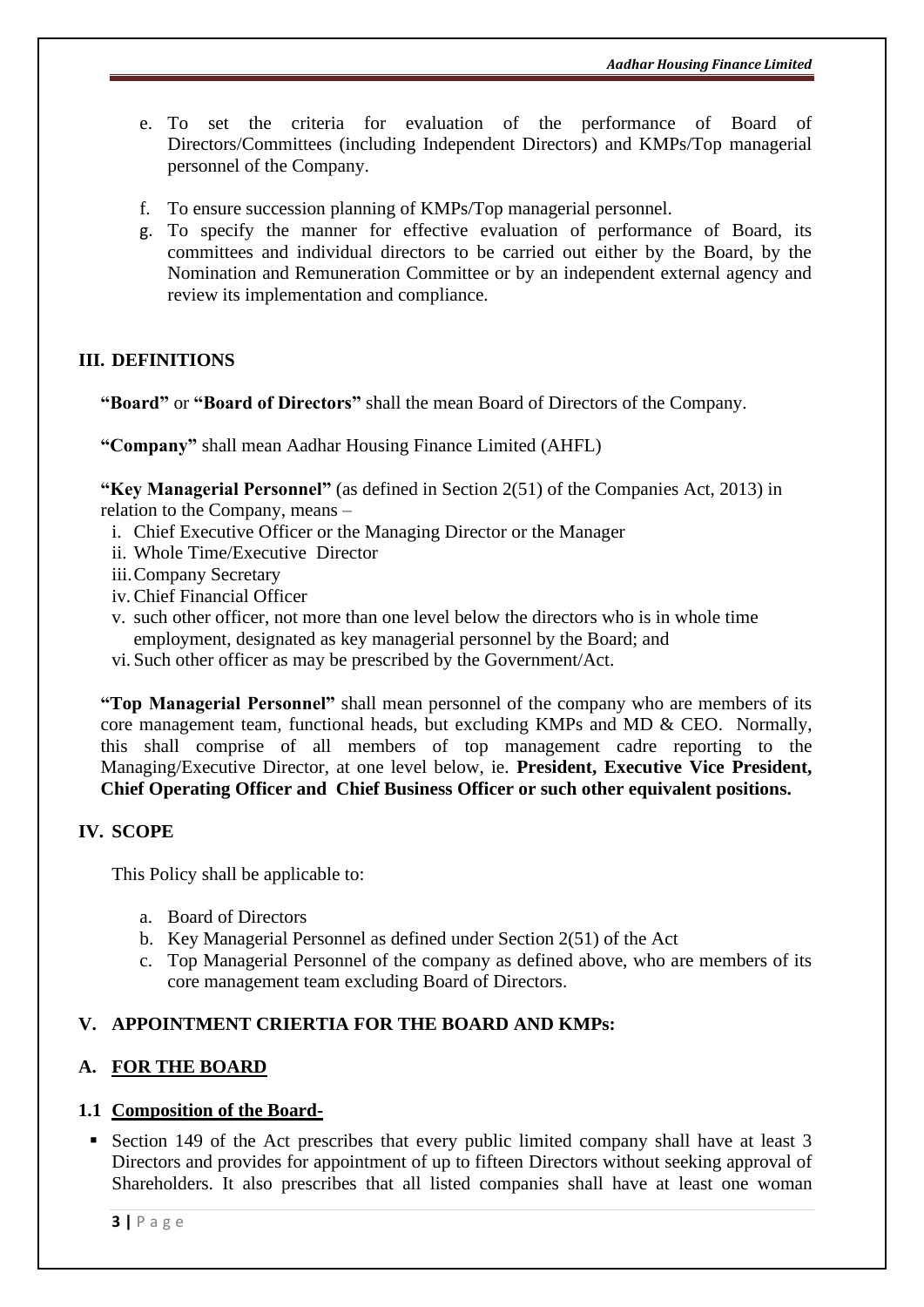director. Section 149 (3) of the Act provides that there should be at least one Director who should have stayed in India for a period of not less than 182 days during the financial year.

- As per SEBI Listing Regulations, where a non-executive director is appointed as the Chairman of the Board, at least one-third of the Board should comprise of independent directors and in case the company does not have a regular non-executive Chairman, at least half of the Board should comprise of independent directors. Provided that where the regular non-executive Chairman is a promoter of the company or is related to any promoter or person occupying management positions at the Board level or at one level below the Board, at least one-half of the Board of the Company shall consist of Independent Directors.
- The Board, at present, has a Non-Executive Chairman. The composition of the Board shall include such minimum number of Independent Directors as mandated in the law. The Board shall be separate from the management functions and should have expertise in making informed decisions, expediently with the bouquet of variety of perspectives and skills that works together in the best interest of the Company.

# **1.2 BOARD DIVERSITY-**

- The Company shall be committed to promote diversity on the Board and recognizes the importance and benefits of having a diverse Board.
- The Company shall endeavour to ensure diversity on the Board through varied skills, experience and background, industry experience, gender, knowledge and other distinguishing qualities of the members of the Board shall enhance the overall effectiveness of the Board and bring in valuable contribution to its business strategies, plans and future growth aspects.
- The Company shall endeavour to have a Board with diverse background and experience in business, government, academics, technology and in areas that are relevant for its operations.

## **1.3 APPOINTMENT CRITERIA-**

**1.3.1** Whole Time Director/Executive Director

- The Whole Time Director/Executive Director shall be appointed as per the applicable provisions of the Act, Rules made there under, provisions of National Housing Bank and other applicable regulatory provisions.
- The person to be appointed will be assessed against a range of criteria which shall include but shall not be limited to qualifications, skills, industry experience, fit & proper (as per the provisions of Companies Act, 2013, provisions of National Housing Bank and other applicable regulatory provisions), background and other attributes required for the said position.
- The Whole Time Director/Executive Director shall have all the powers and authorities as prescribed by the Board of Directors and as provided in the Articles of Association and applicable provisions of the Act. The Whole Time Director/Executive Director will be overall in-charge of the business, administration and other affairs of the Company subject to the superintendence, control and directions of the Board of Directors and he shall guide, control and supervise the employees of the Company, their functions, the business carried on by the Company and all administrative matters.

## **1.3.2** Non-Executive Director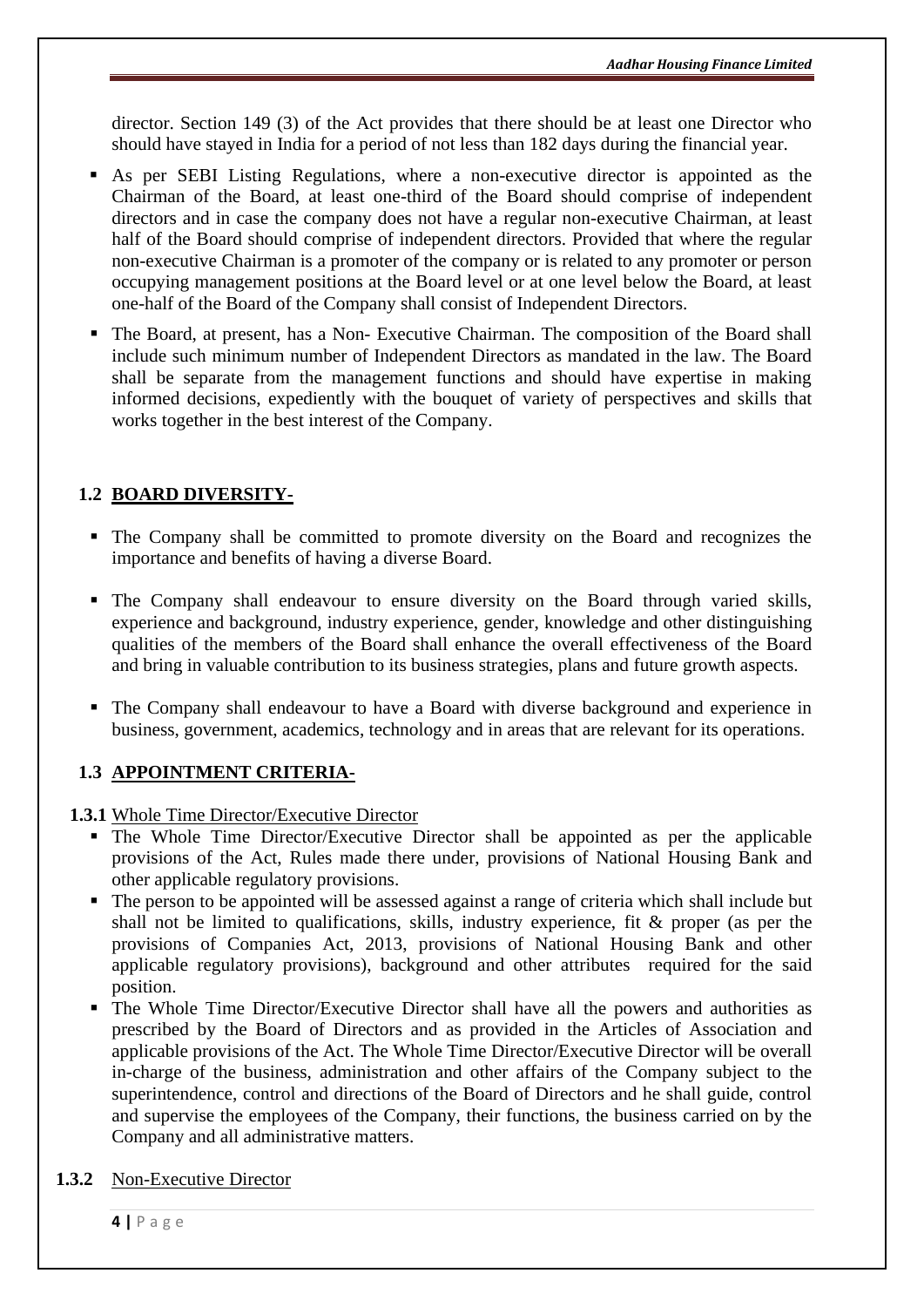- The Non Executive Director shall be appointed as per the applicable provisions of the Act, rules made there under, provisions of National Housing Bank and other applicable regulatory provisions.
- The person to be appointed shall be assessed on various parameters such as qualification, relevant experience and expertise, integrity, skill sets etc. The person considered to be appointed as a Non-Executive Director should be fit & proper (as per the provisions of Companies Act, 2013, provisions of National Housing Bank and other applicable regulatory provisions) and possess relevant expertise which will help the person to act objectively and constructively.

#### **1.3.3** Independent Director's Criteria

- A person considered for the position of an Independent Director shall fulfil the below mentioned criteria and shall mean a director other than a managing director or a whole-time director or a nominee director,
	- a) who, in the opinion of the Board, is a person of integrity and possesses relevant expertise and experience;
	- b) (i) who is or was not a promoter of the company or its holding, subsidiary or associate company;

(ii) who is not related to promoters or directors in the company, its holding, subsidiary or associate company;

- c) who has or had no pecuniary relationship, other than remuneration as such director or having transaction not exceeding ten per cent. of his total income or such amount as may be prescribed, with the company, its holding, subsidiary or associate company, or their promoters, or directors, during the two immediately preceding financial years or during the current financial year;
- d) none of whose relatives:
- (i) is holding any security of or interest in the company, its holding, subsidiary or associate company during the two immediately preceding financial years or during the current financial year:

Provided that the relative may hold security or interest in the company of face value not exceeding fifty lakh rupees or two per cent. of the paid-up capital of the company, its holding, subsidiary or associate company or such higher sum as may be prescribed;

- (ii) is indebted to the company, its holding, subsidiary or associate company or their promoters, or directors, in excess of such amount as may be prescribed during the two immediately preceding financial years or during the current financial year;
- (iii) has given a guarantee or provided any security in connection with the indebtedness of any third person to the company, its holding, subsidiary or associate company or their promoters, or directors of such holding company, for such amount as may be prescribed during the two immediately preceding financial years or during the current financial year; or
- (iv) has any pecuniary relationship or transaction with the company, its holding, subsidiary or associate company, amounting to two per cent. or more of its gross turnover or total income singly or in combination with the transactions referred to in sub-clause  $(i)$ ,  $(ii)$  or  $(iii)$ ;;
- e) who, neither himself nor any of his relatives—
	- (i) holds or has held the position of a key managerial personnel or is or has been employee of the company or its holding, subsidiary or associate company in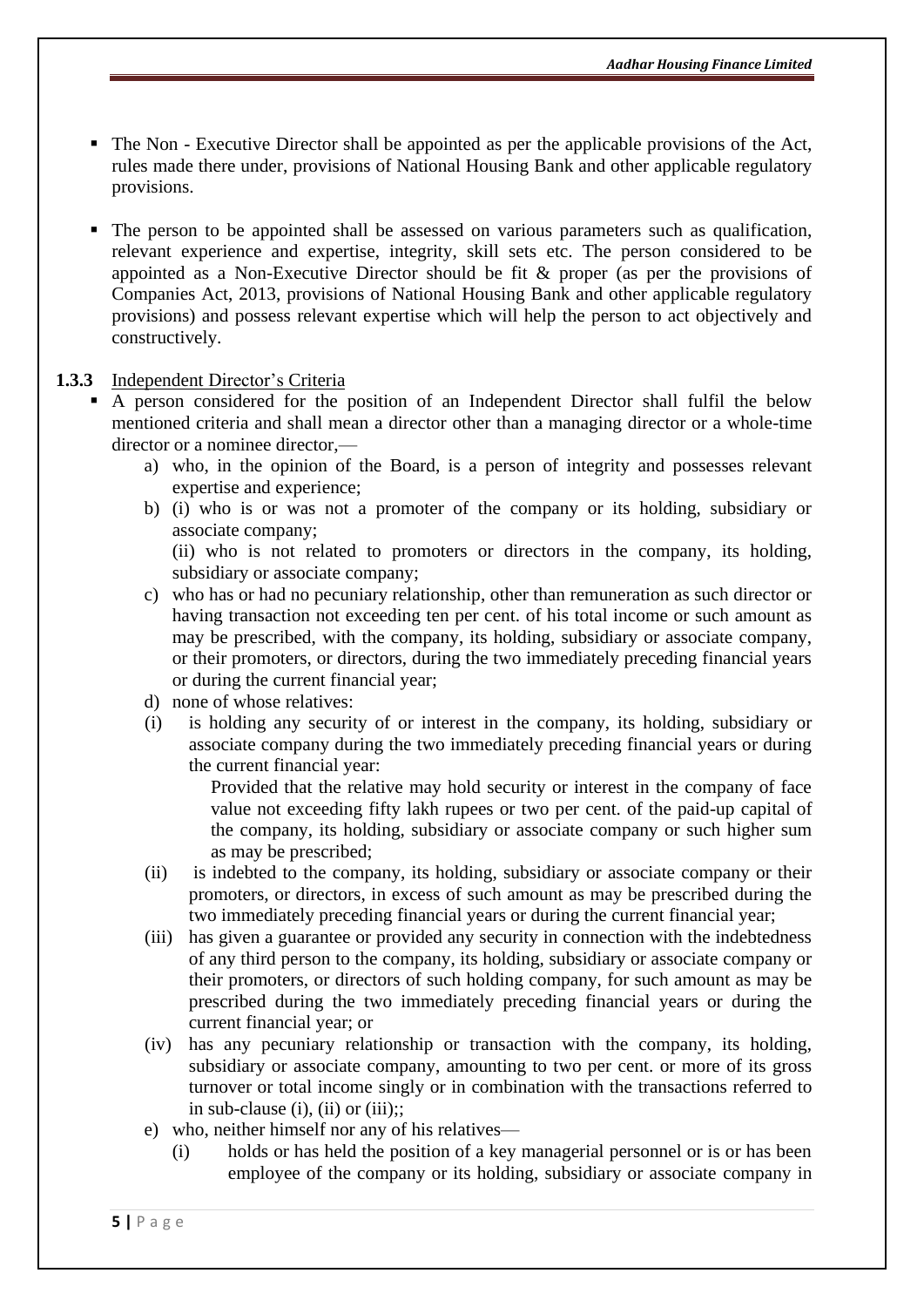any of the three financial years immediately preceding the financial year in which he is proposed to be appointed;

Provided that in case of a relative who is an employee, the restriction under this clause shall not apply for his employment during preceding three financial years.]

- (ii) is or has been an employee or proprietor or a partner, in any of the three financial years immediately preceding the financial year in which he is proposed to be appointed, of—
	- (A) a firm of auditors or company secretaries in practice or cost auditors of the company or its holding, subsidiary or associate company; or
		- (B) any legal or a consulting firm that has or had any transaction with the company, its holding, subsidiary or associate company amounting to ten per cent. or more of the gross turnover of such firm;
- (iii) holds together with his relatives two per cent. or more of the total voting power of the company; or

(iv) is a Chief Executive or director, by whatever name called, of any non profit organization that receives twenty-five per cent. or more of its receipts from the company, any of its promoters, directors or its holding, subsidiary or associate company or that holds two per cent or more of the total voting power of the company;

- (v) is a material supplier, service provider or customer or a lessor or lessee of the Company.
- f) who is not less than 21 years of age.
- g) who possesses such other qualifications as may be prescribed under the Companies Act and the rules thereunder or SEBI Listing Regulations.

In compliance with the other applicable laws and other relevant regulations as may be issued by the Ministry of Corporate Affairs, SEBI, Independent Directors shall also be required to adhere to the Code for Independent Directors under Schedule IV of the Act.

#### **1.4. Formation of Nomination & Remuneration Committee:**

The Board of Directors of the **company shall form a Committee** called "Nomination and Remuneration Committee" (the Committee) as per provisions of Section 178 of the Companies Act, 2013 as amended, consisting the following members:-

| <b>Committee Composition</b>                                                                                                                                                                                                                            | <b>Functions &amp;</b> | Quorum:-                                                                                                                                                       | periodicity of                                                                                               |
|---------------------------------------------------------------------------------------------------------------------------------------------------------------------------------------------------------------------------------------------------------|------------------------|----------------------------------------------------------------------------------------------------------------------------------------------------------------|--------------------------------------------------------------------------------------------------------------|
| The Committee shall at all                                                                                                                                                                                                                              | <b>Powers</b>          | Two directors, or                                                                                                                                              | meetings:-                                                                                                   |
| time consist three or more<br>Non- Executive Directors<br>out of which not less than<br>one-half<br>shall<br>be<br>Independent Directors and<br>also it is chaired by the<br>Independent Director as<br>decided by the Board.<br>Chairman of the<br>The | as per Delegation:     | one third of the<br>members of the<br>committee,<br>whichever is<br>greater out of<br>which on<br>Independent<br>Director shall be<br>present<br>compulsorily. | As and when<br>required. The<br>Committee shall<br>mandatorily meet at<br>least once in a<br>financial year. |
| (whether)<br>Company<br>executive<br>or<br>non-                                                                                                                                                                                                         |                        |                                                                                                                                                                |                                                                                                              |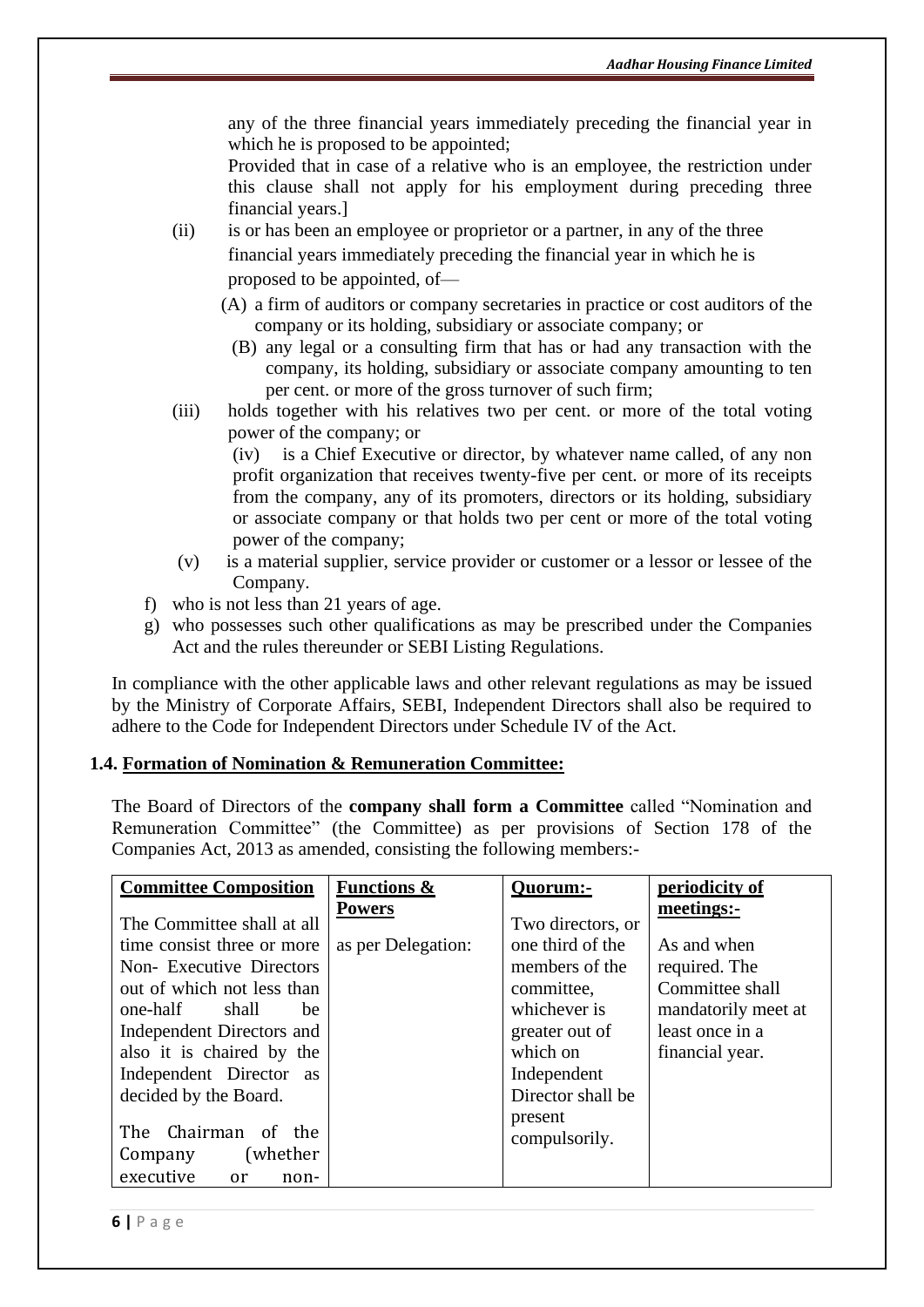| executive) may<br>be   |  |  |
|------------------------|--|--|
| appointed as a Member  |  |  |
| of the Committee but   |  |  |
| shall not chair the    |  |  |
| Committee meeting.     |  |  |
| Such appointment to be |  |  |
| approved by the Board  |  |  |
|                        |  |  |

| <b>Functions &amp; Powers:</b> | i) To consider and recommend for appointment and             |  |  |
|--------------------------------|--------------------------------------------------------------|--|--|
|                                | remuneration of Directors, Managing/Executive Director,      |  |  |
|                                | CEO of the Company                                           |  |  |
|                                | ii) To consider, review and approve annual salary increment, |  |  |
|                                | Bonus and promotion to KMPs/Top managerial persons.          |  |  |
|                                | iii)To approve & implement staff welfare schemes or          |  |  |
|                                | ESOPs/ ESAR as per this policy                               |  |  |
|                                | iv) To consider $\&$ recommend the criteria for determining  |  |  |
|                                | qualifications, positive attributes and independence, fit    |  |  |
|                                | and proper criteria for directors, in compliance with law.   |  |  |
|                                | v) Such other powers/functions as per the Companies          |  |  |
|                                | Act/Rules and this Policy                                    |  |  |
|                                | vi)Any other powers referred/powers delegated to the         |  |  |
|                                | committee by the Board under this policy, any regulation/    |  |  |
|                                | directions of Regulators or the statutory or government      |  |  |
|                                | authorities/bodies and as per the provisions of the          |  |  |
|                                | Companies Act, 2013.                                         |  |  |

## **Additional Terms of Reference as approved by the Board on 16th January, 2021:-**

The revised functions and powers of the NRC are as follows:

- i) Considering and recommending for appointment and remuneration of directors, managing/executive director, CEO of the Company.
- ii) Considering, reviewing and approving annual salary increment, bonus and promotion to KMPs/ top managerial persons.
- iii) Approving & implementing staff welfare schemes or ESOPs/ ESAR as per the NRC Policy.
- iv) Considering & recommending the criteria for determining qualifications, positive attributes and independence, fit and proper criteria for directors, in compliance with law.
- v) Formulating of criteria for evaluation of the performance of the independent directors and the Board;
- vi) Devising a policy on Board diversity;
- vii) Identifying persons who qualify to become directors or who may be appointed in senior management in accordance with the criteria laid down, recommending to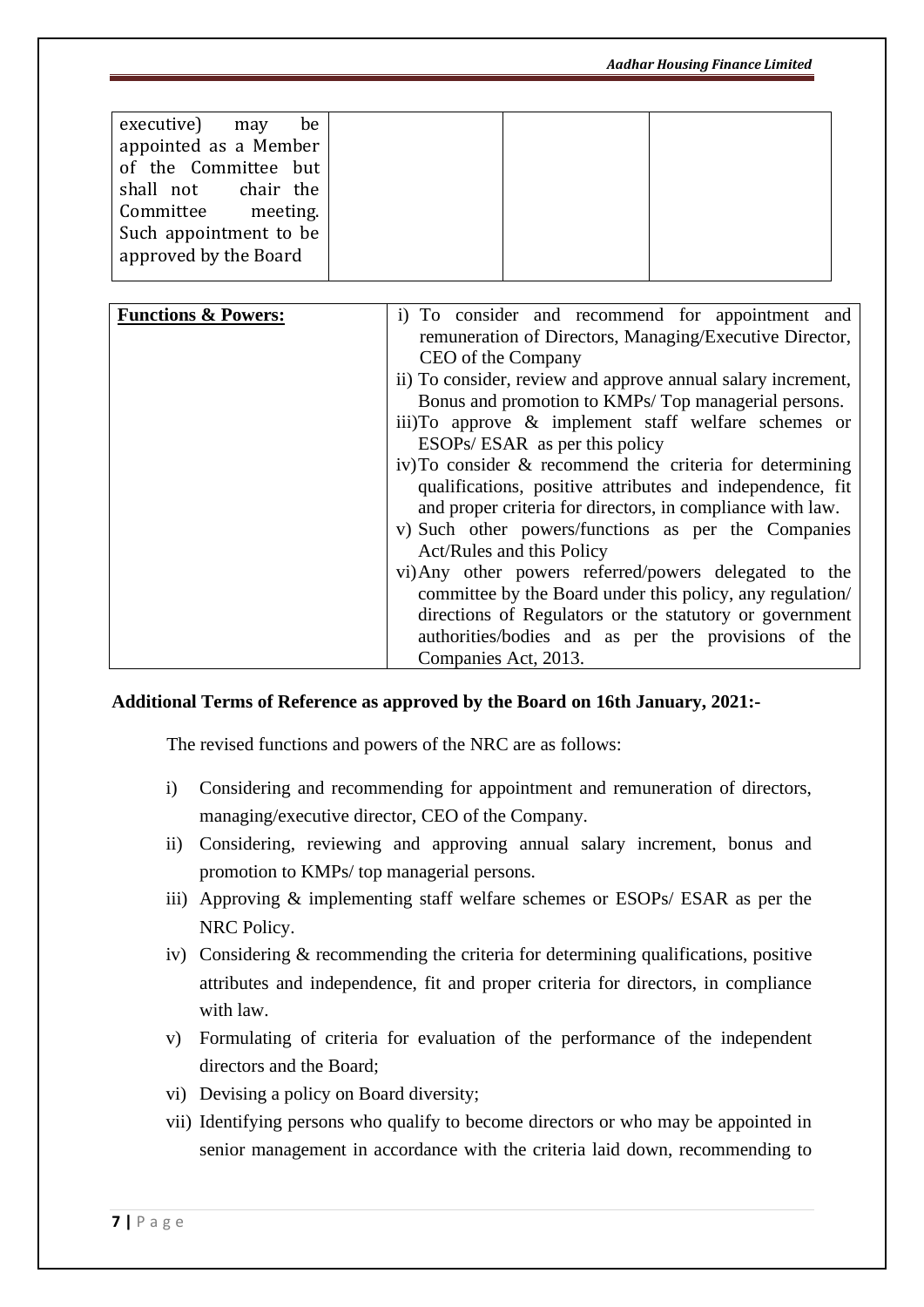the Board their appointment and removal, and carrying out evaluations of every director's performance;

- viii)Determining whether to extend or continue the term of appointment of the independent director, on the basis of the report of performance evaluation of independent directors;
- ix) Analysing, monitoring and reviewing various human resource and compensation matters;
- x) Determining the company's policy on specific remuneration packages for executive directors including pension rights and any compensation payment, and determining remuneration packages of such directors;
- xi) Determining compensation levels payable to the senior management personnel and other staff (as deemed necessary), which shall be market-related, usually consisting of a fixed and variable component;
- xii) Reviewing and approving compensation strategy from time to time in the context of the then current Indian market in accordance with applicable laws;
- xiii) Performing such functions as are required to be performed by the compensation committee under the Securities and Exchange Board of India (Share Based Employee Benefits) Regulations, 2014, as amended;
- xiv) Framing suitable policies and systems to ensure that there is no violation, by an employee of any applicable laws in India or overseas, including:
	- o the Securities and Exchange Board of India (Prohibition of Insider Trading) Regulations, 2015, as amended; or
	- o the Securities and Exchange Board of India (Prohibition of Fraudulent and Unfair Trade Practices relating to the Securities Market) Regulations, 2003, as amended.
- xv) Recommend to our Board, all remuneration, in whatever form, payable to senior management; and
- xvi) Any other functions/powers referred/powers delegated to the committee by the Board under the NRC Policy, any regulation/ directions of regulators or the statutory or government authorities/bodies and as per the provisions of the Companies Act, 2013 and the rules made thereunder.

The Committee shall review the information, declarations and undertakings given by the existing and proposed Director(s) giving additional information in the prescribed format in terms of "Housing Finance Companies – Corporate Governance (National Housing Bank) Directions, 2016" (vide notification No.NHB.HFC.CG-DIR.1/MD&CEO/2016 dated 09/02/2017) and the Chairman of the Committee shall authenticate the same.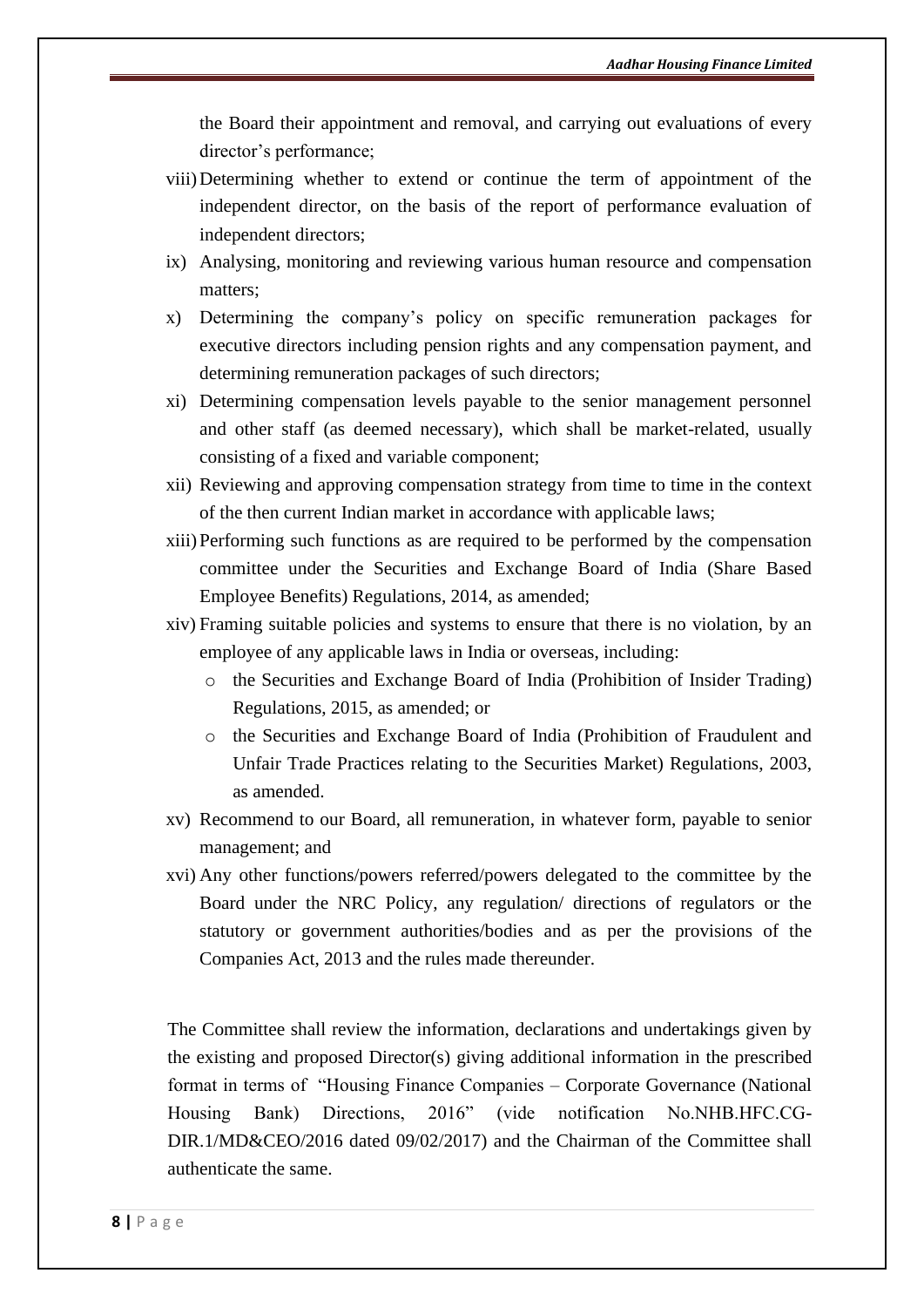The Committee shall ensure that the deeds of covenants are signed by the Directors in the format prescribed and approved by the Board pursuant to his/her terms of appointment.

#### **1. Nomination process**

- The NRC shall review the structure, composition and diversity of the Board and make recommendations to the Board on any proposed changes/ new appointments to complement the Company's objectives and strategies.
- The Committee shall ensure that the Board has appropriate qualifications, skills, professional knowledge, characteristics and experience in diverse fields like finance, banking, insurance, economics, corporate laws, administration, etc. required as a whole and by its executive directors, non-executive directors and independent directors in their individual capacity. No person shall be eligible to be appointed as a Director of the Company if he suffers from any of the disqualifications contained in section 164 of the Companies Act, 2013 or if he is disqualified by virtue of any other section of Companies Act, 2013 or any rules made thereunder.
- The Committee may on annual basis review the appropriate skills, knowledge and experience required for the Board as a whole and its individual Directors.
- The Committee shall ensure that the Board shall at all times represent an optimum combination of Executive and Non- Executive Directors as well as Independent Directors with at least one woman director and not less than fifty percent of the Board of Directors comprising independent directors, as per the provisions of Companies Act, 2013, and other applicable laws.
- The Committee shall while identifying and selecting suitable candidates for fresh appointment/ re-appointment/ filling up casual vacancy shall inter-alia consider the following criteria:
	- o consider educational and professional background and personal achievements;
	- o consider individuals who are appropriately qualified, based on their talents, experience, functional expertise and personal skills, character and qualities;
	- o consider criteria that promotes diversity, including gender, age and relevant background;
	- o engage qualified independent external advisors, if required, to assist the Committee in conducting its search for candidates that meet the criteria as laid down herein with regard to the skills, experience and diversity; and
	- o compliance with 'fit and proper' criteria, as mandated under the and the applicable regulations/ directions of the NHB and other applicable laws.
- The proposed appointee shall also fulfil the following requirements: o Shall possess a director identification number;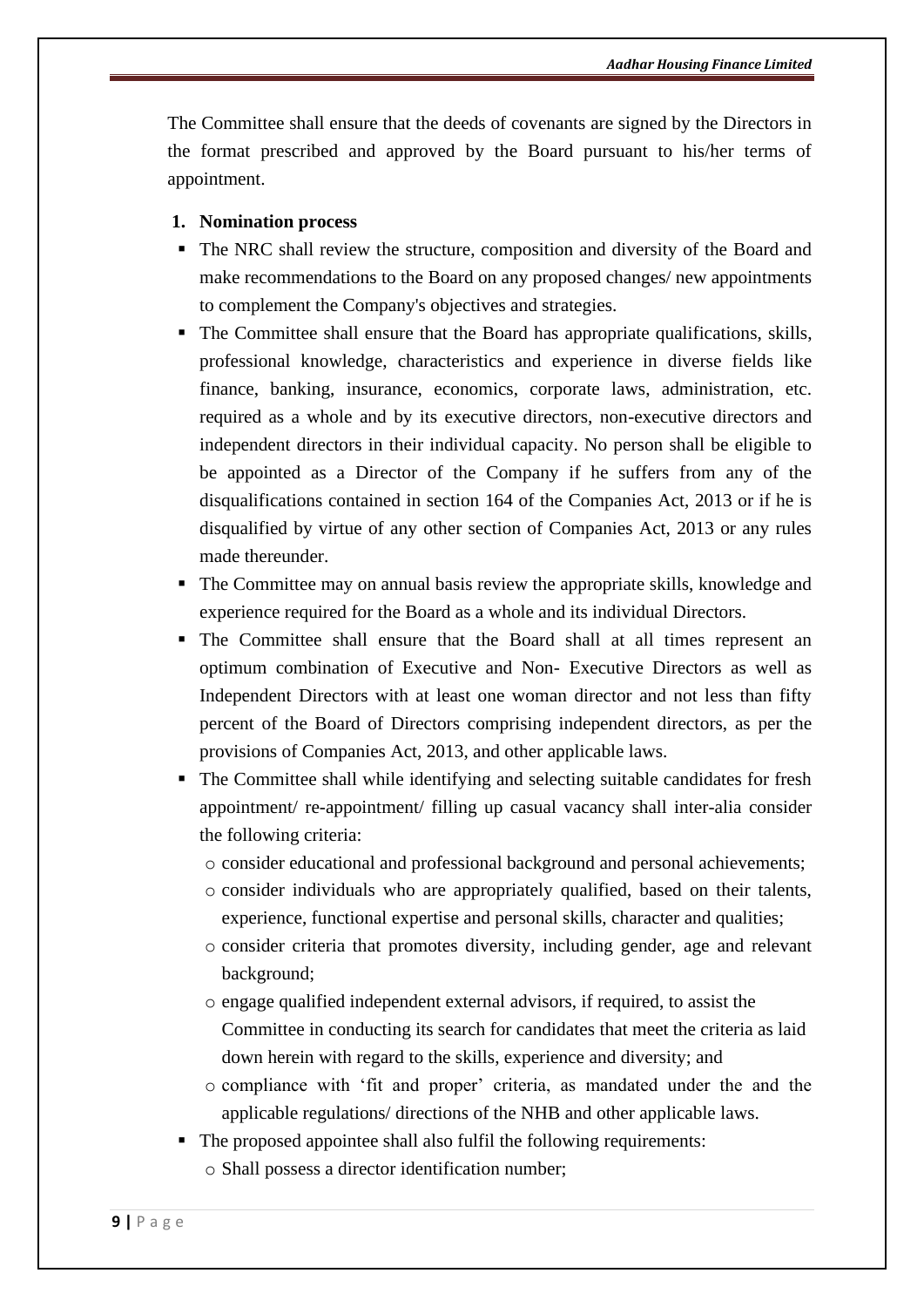- o Shall not be disqualified under the Companies Act, 2013;
- o Shall give his written consent to act as a Director;
- o Shall endeavour to attend all board meetings and wherever he is appointed as a committee member, the committee meetings;
- o Shall abide by the code of conduct established by the Company for Directors and Top Senior Management Personnel;
- o Shall disclose his concern or interest in any company or companies or bodies corporate, firms, or other association of individuals including his shareholding, committee membership/chairmanship at the first meeting of the Board in every financial year.
- o Such other requirements as may be prescribed, from time to time under the Companies Act, 2013 or SEBI (Listing Obligations and Disclosure Requirements) Regulations, 2015and other relevant laws.
- Upon receiving the consent to act as a Director, the profile of the person proposed to be appointed as a Director, shall be placed before the Board for its consideration and approval.
- As per the provisions of the Companies Act, 2013, appointment of Directors by the Board shall be placed before the shareholders for their approval. The Company shall issue a formal appointment letter to the Independent Directors confirming their appointment under the signatures of the Managing Director/Whole-time Director /Executive Director/Chief Executive Officer.
- The Committee shall assess the independence of Directors at the time of appointment/re-appointment and the Board shall assess the same annually. The Board shall re-assess determination of independence when any new interests or relationships are disclosed by a Director.

#### **2. Fit and Proper criteria**

At the time of appointment/re-appointment of the Directors , the Company shall be required to follow the due diligence process as stated in the Company's Policy on Fit and Proper criteria for the Directors formulated as per the Housing Finance Companies – Corporate Governance (National Housing Bank) Directions, 2016, dated 9<sup>th</sup> February, 2017 and other applicable laws.

#### **3. Term and Tenure**

i) Managing Director/ Whole-time Director

The Company shall appoint or re-appoint any person as its Managing Director or Whole-time Director for a term not exceeding five years at a time. No reappointment shall be made earlier than one year before the expiry of term.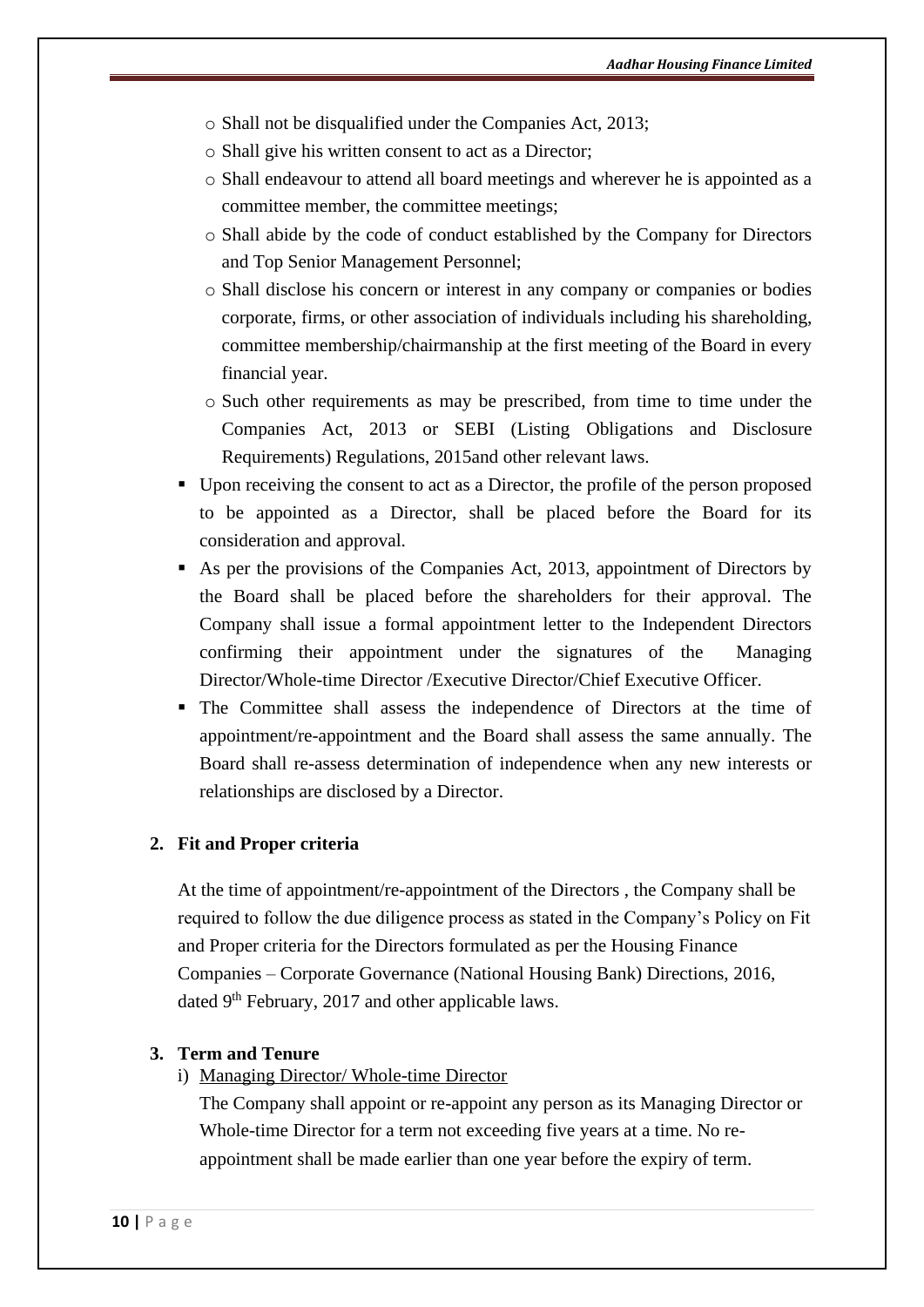ii) Independent Director

- An Independent Director shall hold office for a term up to five consecutive years on the Board of the Company and will be eligible for re-appointment on passing of a special resolution by the shareholders of the Company and disclosure of such appointment in the Board's report.
- No Independent Director shall hold office for more than two consecutive terms, but such Independent Director shall be eligible for appointment after expiry of three years of ceasing to become an Independent Director. Provided that an Independent Director shall not, during the said period of three years, be appointed in or be associated with the Company in any other capacity, either directly or indirectly.

## **4. Outside Directorships**

- The Directors shall have the liberty to accept other board appointments so long as the appointment is not in conflict with the Company's business and does not materially interfere with the performance as a Director of the Company.
- Any change(s) in the nature or the number of directorship(s)/Committee membership(s) or chairmanship(s) held shall be intimated to the Company within thirty days of such change.
- The Directors may hold office as a director, including any alternate directorship, in not more than twenty companies at the same time subject to maximum directorships in ten public companies.
- As per the SEBI (Listing Obligations and Disclosure Requirements) Regulations, 2015, no Director shall serve as an Independent Director in more than seven listed companies. Further, a whole time director of a listed company shall not serve as an independent director in more than three listed companies.

Further, a director shall not act as a Member in not more than ten committees or act as a Chairman of not more than five committees across all Companies in which they are Director(s). However, as per the applicable regulations, the Chairmanship/membership of the Committee and Stakeholders Relationship Committee alone shall be considered for reckoning the said limit.

#### **5. Key Managerial Personnel and Top Managerial Personnel**

■ Section 203 of the Act provides for appointment of whole-time Key Managerial Personnel ("KMP") by listed entities and such personnel shall be appointed by means of resolution of the Board containing the terms and conditions of such appointment.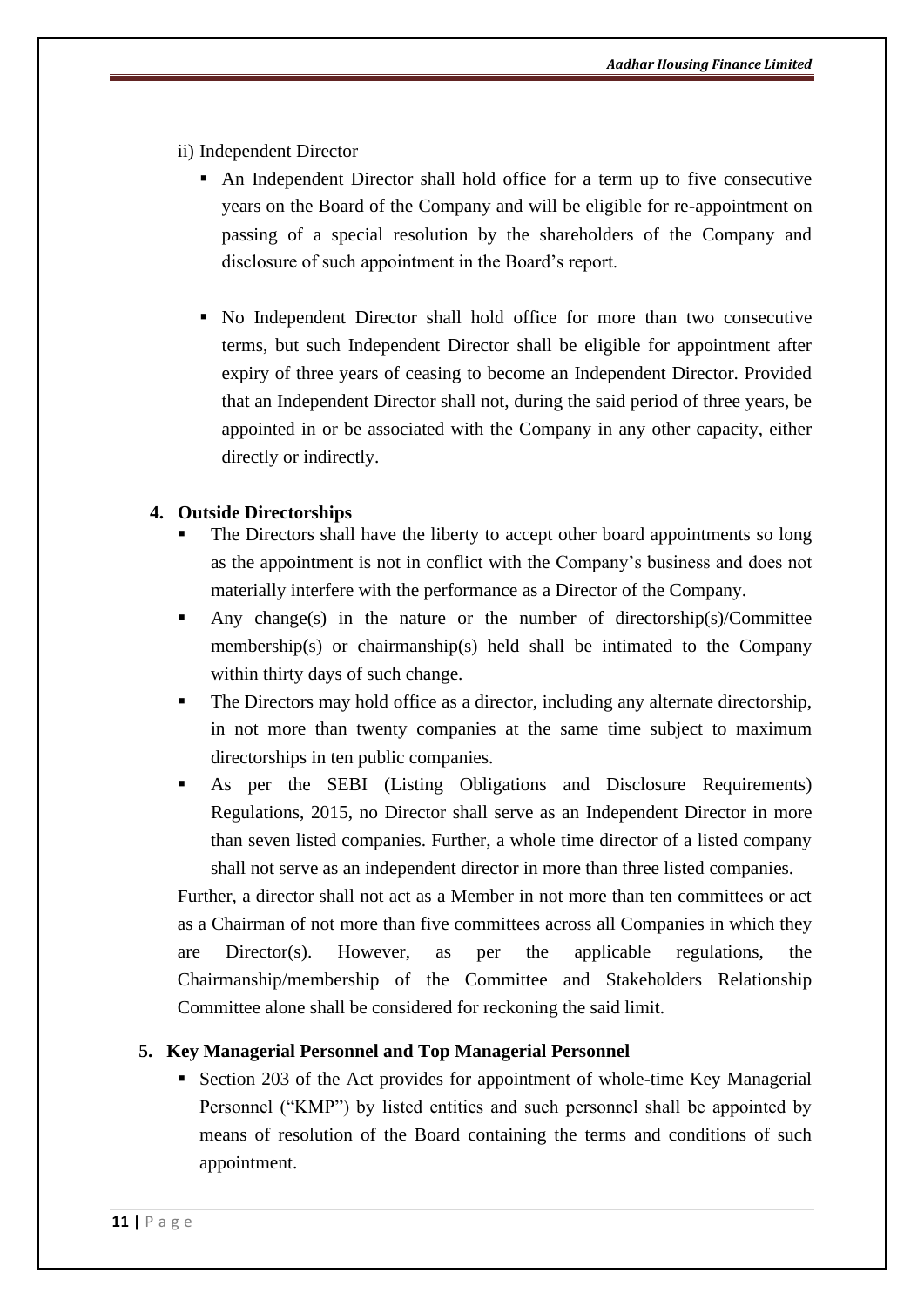- The KMP and Top Managerial Personnel should comprise of individuals with appropriate mix of skills, experience and personal attributes. The said employees should be adept and understand the business and the environment in which the Company operates and perform towards the achievement of Company objectives and goals.
- For the appointment of KMP and Top Managerial Personnel, the following criteria's shall be considered:
	- o assessing the appointee against a range of criteria which includes but not limited to qualifications, skills, regional and industry experience, background and other qualities required to operate successfully in the respective position;
	- o the extent to which the appointee is likely to contribute to the overall effectiveness of the organization, work constructively with the existing team and enhance the efficiencies of the Company; and
	- o Personal specifications like degree holder in relevant disciplines; experience of management in a diverse organization; excellent interpersonal, communication and representational skills; demonstrable leadership skills, commitment to high standards of ethics, personal integrity and probity, commitment to the promotion of equal opportunities and skills must also be considered.
- The appointments of one level below the Managing/Executive Director shall be within the ambit of the Committee and the Committee shall be duly informed on the appointments at the Top Managerial Personnel level and above.

The Committee shall review the information, declarations and undertakings given by the existing and proposed Director(s) giving additional information in the prescribed format in terms of `Housing Finance Companies – Corporate Governance (National Housing Bank) Directions, 2016" (vide notification No.NHB.HFC.CG- DIR.1/MD&CEO/2016 dated 09/02/2017) and the Chairman of the Committee shall authenticate the same.

The Committee shall ensure that the deeds of covenants are signed by the Directors in the format prescribed and approved by the Board pursuant to his/her terms of appointment.

## **1.5 NOMINATION PROCESS**

- The Committee shall review the structure, composition and diversity of the Board and make recommendations to the Board on any proposed changes/ new appointments to complement the Company's objectives and strategies.
- The Committee shall ensure that the Board has appropriate qualifications, skills, professional knowledge, characteristics and experience in diverse fields like finance, banking, insurance, economics, corporate laws, administration, etc. required as a whole and by its executive directors, non-executive directors and independent directors in their individual capacity. No person shall be eligible to be appointed as a Director of the Company if he suffers from any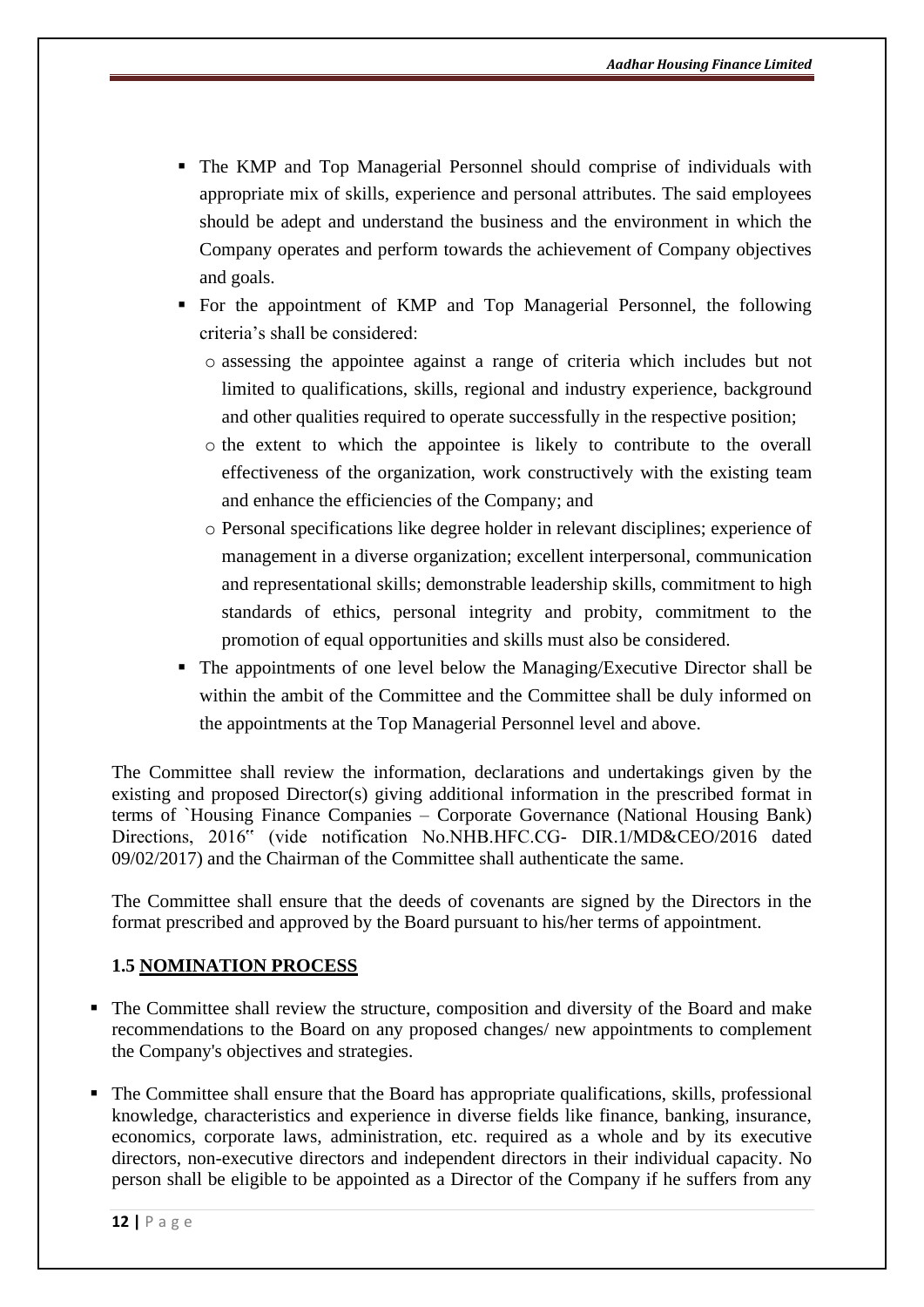of the disqualifications contained in Section 164 of the Companies Act, 2013 or if he is disqualified by virtue of any other Section of Companies Act, 2013 or any rules made thereunder.

- The Committee may on annual basis review the appropriate skills, knowledge and experience required for the Board as a whole and its individual Directors.
- The Committee shall ensure that the Board shall at all times represent an optimum combination of Executive and Non- Executive Directors as well as Independent Directors with at least one woman director and not less than fifty percent of the Board of Directors comprising independent directors, as per the provisions of Companies Act, 2013, and other applicable laws.
- The Committee shall while identifying and selecting suitable candidates for fresh appointment/ re-appointment/ filling up casual vacancy shall inter-alia consider the following criteria:
	- consider educational and professional background and personal achievements;
	- consider individuals who are appropriately qualified, based on their talents, experience, functional expertise and personal skills, character and qualities;
	- consider criteria that promotes diversity, including gender, age and relevant background;
	- engage qualified independent external advisors, if required, to assist the Committee in conducting its search for candidates that meet the criteria as laid down herein with regard to the skills, experience and diversity;
	- compliance with 'fit and proper' criteria, as mandated under the and the applicable regulations/ directions of the NHB and other applicable laws.
- The proposed appointee shall also fulfil the following requirements:
	- Shall possess a Director Identification Number;
	- Shall not be disqualified under the Act;
	- Shall give his written consent to act as a Director;
	- Shall endeavour to attend all Board Meetings and wherever he is appointed as a Committee Member, the Committee Meetings;
	- Shall abide by the Code of Conduct established by the Company for Directors and Top/Senior Management Personnel;
	- Shall disclose his concern or interest in any company or companies or bodies corporate, firms, or other association of individuals including his shareholding, Committee membership/chairmanship at the first meeting of the Board in every financial year.
	- Such other requirements as may be prescribed, from time to time under the Act or SEBI Listing Regulations and other relevant laws.
- Upon receiving the consent to act as a Director, the profile of the person proposed to be appointed as a Director, shall be placed before the Board for its consideration and approval.
- As per the provisions of the Act, appointment of Directors by the Board shall be placed before the shareholders for their approval. The Company shall issue a formal appointment letter to the Independent Directors confirming their appointment under the signatures of the Managing Director/Whole-time Director /Executive Director./Chief Executive Officer.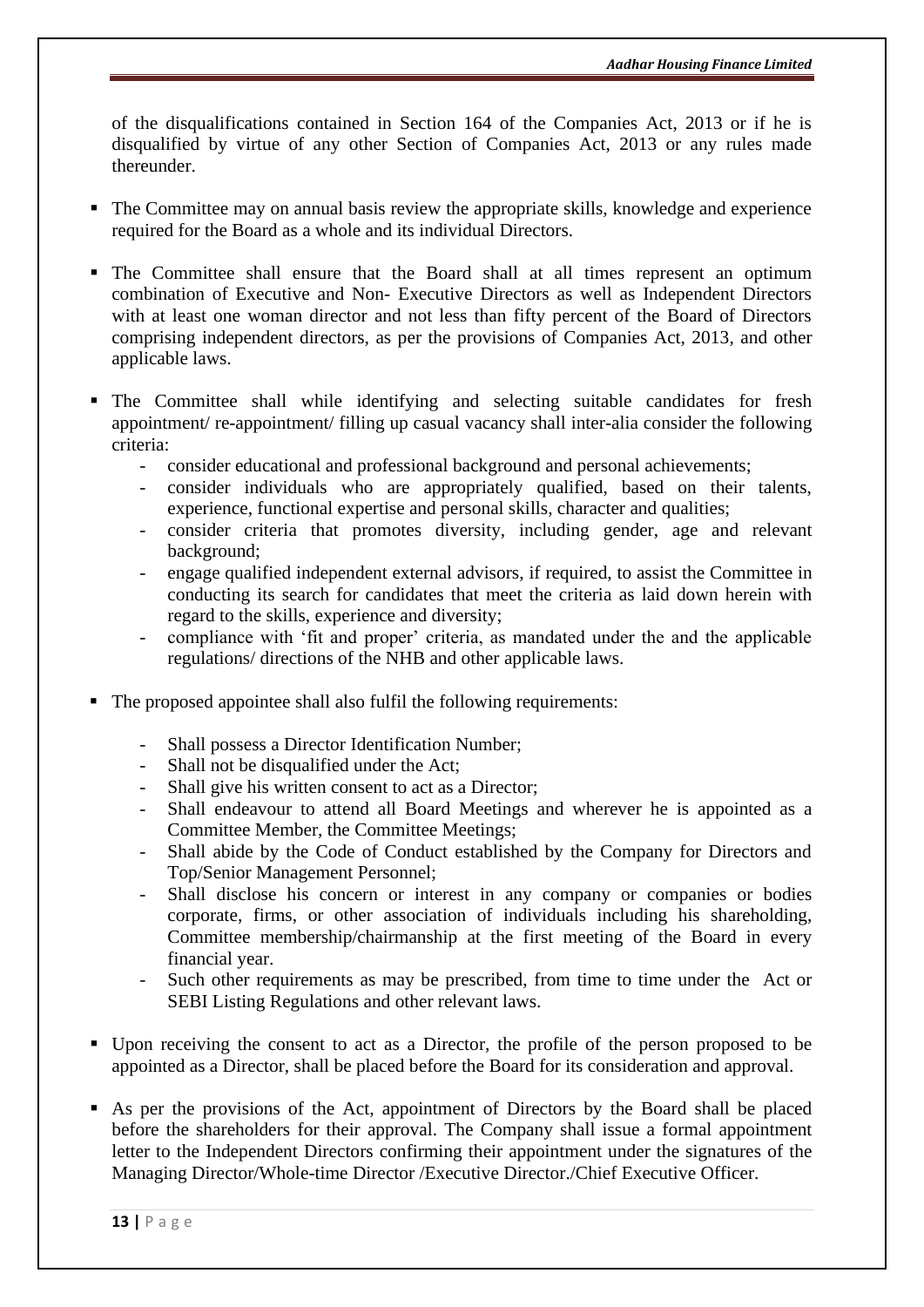The Committee shall assess the independence of Directors at the time of appointment/reappointment and the Board shall assess the same annually. The Board shall re-assess determination of independence when any new interests or relationships are disclosed by a Director.

## **1.6 FIT AND PROPER CRITERIA**

At the time of appointment/re-appointment of the Directors , the Company shall be required to follow the due diligence process as stated in the Company's Policy on Fit and Proper criteria for the Directors formulated as per the Housing Finance Companies – Corporate Governance (National Housing Bank) Directions, 2016, dated 9<sup>th</sup> February, 2017 other applicable laws.

## **1.7 TERM AND TENURE**

## iii)Managing Director/ Whole-time Director

The Company shall appoint or re-appoint any person as its Managing Director or Whole-time Director for a term not exceeding five years at a time. No re-appointment shall be made earlier than one year before the expiry of term.

iv)Independent Director

- An Independent Director shall hold office for a term up to five consecutive years on the Board of the Company and will be eligible for re-appointment on passing of a special resolution by the shareholders of the Company and disclosure of such appointment in the Board's report.
- No Independent Director shall hold office for more than two consecutive terms, but such Independent Director shall be eligible for appointment after expiry of three years of ceasing to become an Independent Director. Provided that an Independent Director shall not, during the said period of three years, be appointed in or be associated with the Company in any other capacity, either directly or indirectly.

## **1.8 OUTSIDE DIRECTORSHIPS-**

- The Directors shall have the liberty to accept other board appointments so long as the appointment is not in conflict with the Company's business and does not materially interfere with the performance as a Director of the Company.
- **•** Any change(s) in the nature or the number of directorship(s)/Committee membership(s) or chairmanship(s) heldshall be intimated to the Company within thirty days of such change.
- The Directors may hold office as a director, including any alternate directorship, in not more than twenty companies at the same time subject to maximum directorships in ten public companies.
- As per the SEBI Listing Regulations, no Director shall serve as an Independent Director in more than seven listed companies. Further, a whole time director of a listed company shall not serve as an independent director in more than three listed companies.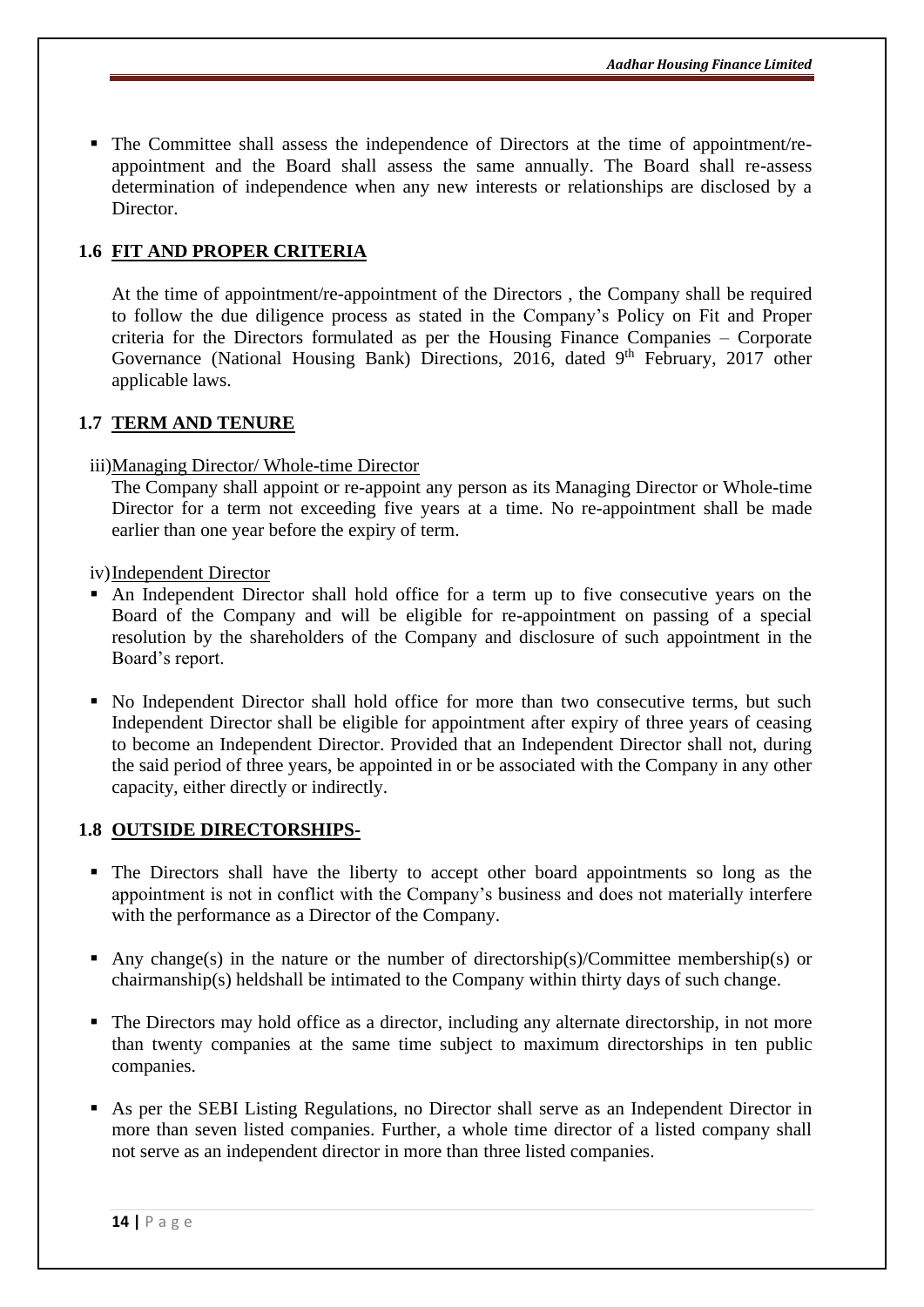▪ Further, a director shall not act as a Member in not more than ten committees or act as a Chairman of not more than five committees across all Companies in which they are Director(s). However, as per the applicable regulations, the Chairmanship/membership of the Audit Committee and Stakeholders Relationship Committee alone shall be considered for reckoning the said limit.

## **1.9 Key Managerial Personnel (KMP) and Top Managerial Personnel-**

- Section 203 of the Act provides for appointment of whole-time Key Managerial Personnel ("KMP") by listed entities and such personnel shall be appointed by means of resolution of the Board containing the terms and conditions of such appointment.
- The KMP and Top Managerial Personnel should comprise of individuals with appropriate mix of skills, experience and personal attributes. The said employees should be adept and understand the business and the environment in which the Company operates and perform towards the achievement of Company objectives and goals.
- For the appointment of KMP and Top Managerial Personnel, the following criteria's shall be considered:
	- assessing the appointee against a range of criteria which includes but not limited to qualifications, skills, regional and industry experience, background and other qualities required to operate successfully in the respective position,
	- the extent to which the appointee is likely to contribute to the overall effectiveness of the organization, work constructively with the existing team and enhance the efficiencies of the Company;
	- Personal specifications like degree holder in relevant disciplines; experience of management in a diverse organization; excellent interpersonal, communication and representational skills; demonstrable leadership skills, commitment to high standards of ethics, personal integrity and probity, commitment to the promotion of equal opportunities and skills must also be considered.
- The appointments of one level below the Managing/Executive Director shall be within the ambit of the Committee and the Committee shall be duly informed on the appointments at the Top Managerial Personnel level and above.

#### **B. Compliance with the Code-**

The Board, KMP and the Top Managerial Personnel shall be required to adhere to the Code of Conduct for the Board and the Top/Senior Management Personnel and also comply with the Code circulated by NHB.

#### **C. Compliance with the Policy on Fit and Proper Criteria for the Directors-**

The Directors shall be required to furnish the information/declarations as specified in the Company's "Policy on Fit and Proper criteria for the Directors" formulated as per the Housing Finance Companies – Corporate Governance (National Housing Bank) Directions, 2016, dated  $9<sup>th</sup>$  February, 2017 and other applicable laws.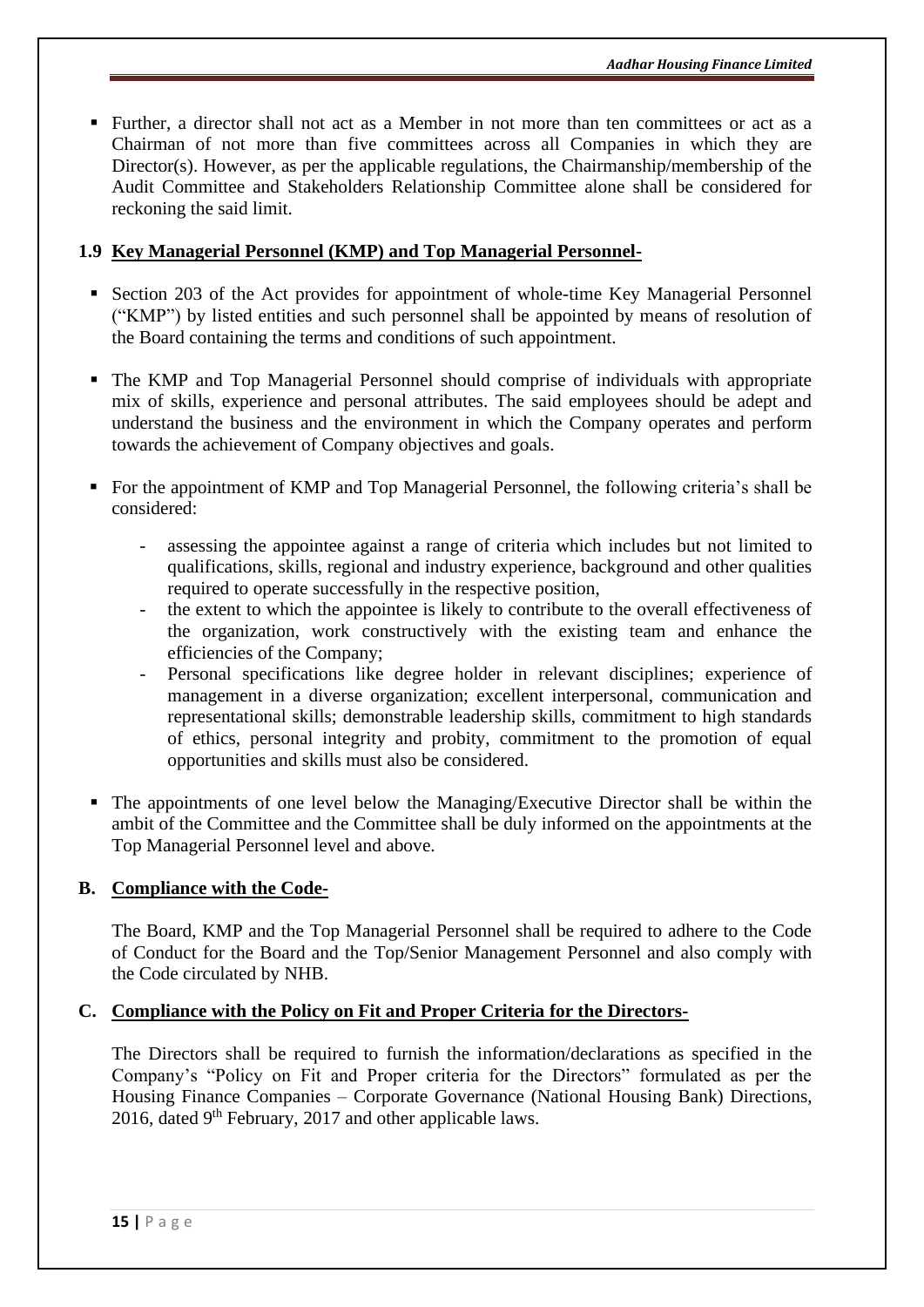## **VI. REMUNERATION CRITERIA FOR THE BOARD AND THE EMPLOYEES:**

## **A. For the Board**

## **1.10 Whole time Director/Managing/ Executive Director-**

- a) Base Compensation (fixed salaries)
- Must be competitive and reflective of the individual's role, responsibility and experience in relation to performance of day-to-day activities, usually reviewed on an annual basis; (includes salary, allowances and other statutory/non-statutory benefits which are normal part of remuneration package in line with market practices).
- b) Variable salary:
- The Company may structure any portion of remuneration as variable in the form of commission/bonus or otherwise, linked to rewards on the achievement of Company's and individual performance, fulfilment of specified improvement targets or attainment of certain financial or other objectives set by the Board. The amount payable shall be determined by the Committee/Board, based on performance against pre-determined financial and non-financial metrics.
- As per Section 197 of the Act, the total managerial remuneration payable by the Company to its directors, including Managing Director and Whole time Director, and its Manager in respect of any financial year shall not exceed 11% of net profits of the Company computed in the manner laid down in Section 198 in the manner as prescribed under the Act.
- The Company may with the approval of the shareholders authorize the payment of remuneration upto 5% of the net profits of the Company to its any one Managing Director/Whole Time Director/Manager and ten percent in case of more than one such official.
- The Company with the approval of the Shareholders and Central Government may authorize the payment of remuneration exceeding eleven percent of the net profits of the company, subject to the provisions of Schedule V of the Act.
- The net profits for the purpose of the above remuneration shall be computed in the manner referred to in Section 198 of the Act.
- The Whole-time Director/Executive Director shall not be entitled to sitting fees.
- The Whole-time Director/Executive Directorshall be governed by HR policies as applicable to the other employees of the Company.

#### **1.11 Non – Executive Director and Independent Director-**

- The Non-executive and Independent Directors of the Company are entitled to sitting fees for attending the meetings of the Board or Committees thereof.
- The Company may pay remuneration to its Directors, other than Managing Director and Whole Time Director, upto 1% of the net profits of the Company. If there is no Managing Director or Whole time Director or manager is appointed, then commission may be paid upto 3% of the net profits in a financial year as per the provisions of the Companies Act, 2013.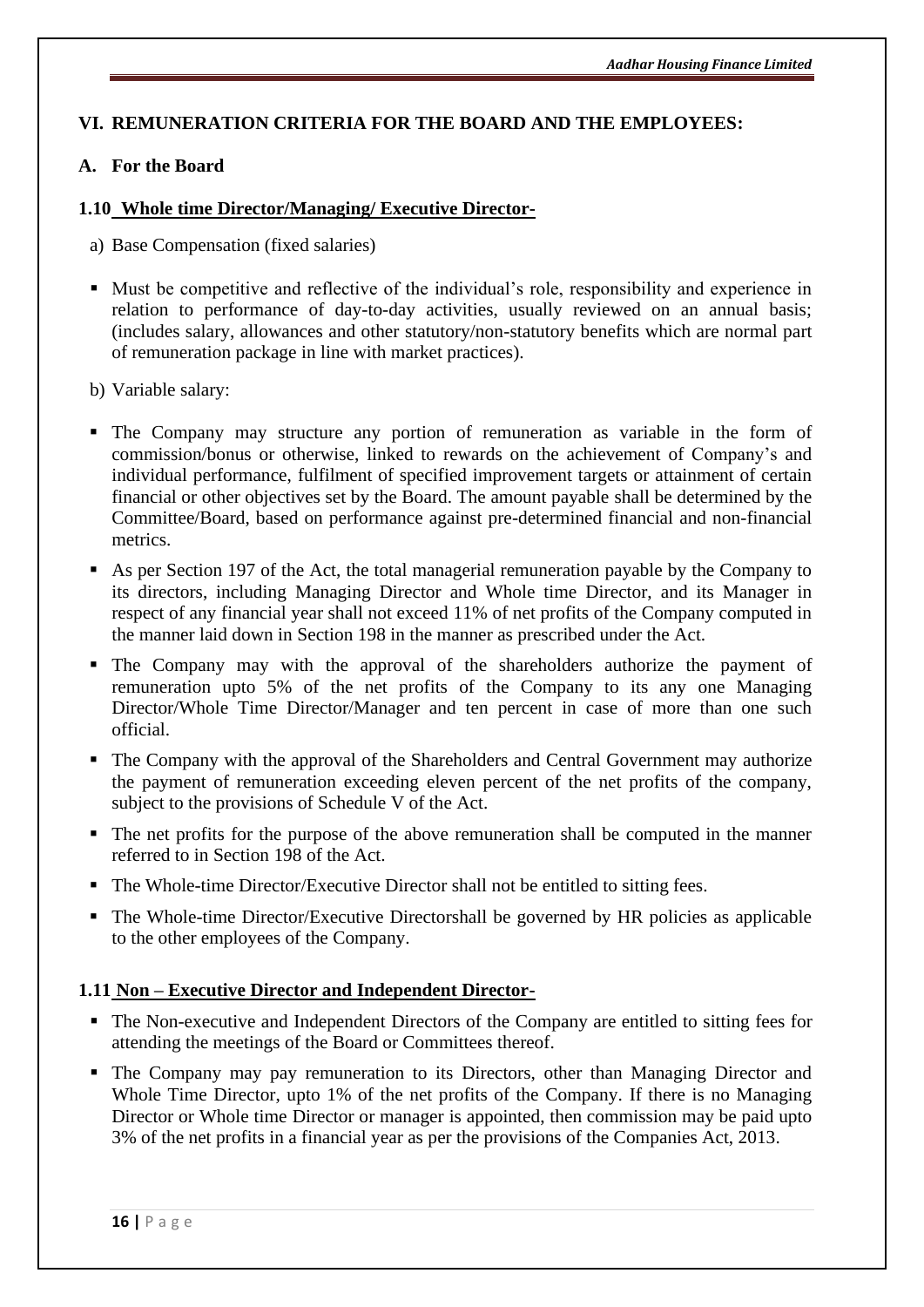- If, in case of a Director is appointed in between the financial year then such commission or remuneration shall be paid on pro-rata basis.
- All fees / compensation, if any paid to Non-Executive Directors, including Independent Directors, shall be fixed by the Board of Directors within the limits as prescribed under the Act and shall require prior approval of shareholders, however, the requirement of obtaining prior approval of shareholders shall not apply to payment of sitting fees to Non-Executive Directors, if made within the limits prescribed under the Act.
- The shareholders' resolution shall specify the limits for the maximum number of stock options that can be granted to Non-Executive Directors, in any financial year and in aggregate.
- The reimbursement of expenses for attending the Board and other Committee meetings including travelling, boarding and lodging expenses, shall be paid by the Company.
- Commission may be paid to the Non- Executive Directors and Independent Directors within the limits prescribed under the Act i.e. not exceeding 1% of the net profits of the Company computed as per the applicable provisions of the Act and with the prior approval of the Shareholders of the Company. If, in case of a Director is appointed in between the financial year then such commission or remuneration shall be paid on pro-rata basis. The Board shall however, have the authority to determine the manner and proportion in which the amount be distributedamongst the Non- Executive Directors and Independent Directors.

## **1.12 Employees Stock Options Plan (ESOPs)/ Employees Stock Appreciation Rights (ESARs)**

A. The Whole time/Executive Director (in case of a Promoter Director), any Director holding directly or indirectly more than 10% of the outstanding equity shares of the company and the Independent Directors shall not be entitled to any stock options.

B. For other Employees: The ESOPs/ESAR scheme/Plan which was/would be approved & amended from time to time by the Board of Directors, shall be applicable and it will be implemented as per ESOPs/ESAR Plan/Policy approved by the Board for all other employees of the company inter-alia including the employees transferred to the Company due to Amalgamation.

#### **1.13 Remuneration to Key Managerial Personnel (KMP) & Top Managerial personnel-**

- The remuneration of the Key Managerial Personnel and Top Managerial personnel shall be determined, after considering the following key factors:
	- a. the Financial and operating performance of the company during the three preceding financial years.
	- b. the principle of proportionality of remuneration within the company, ideally by a rating methodology which compares the remuneration of directors to that of other directors on the board who receives remuneration and employees or executives of the company.
	- c. whether remuneration policy for directors differs from remuneration policy for other employees and if so, an explanation for the difference.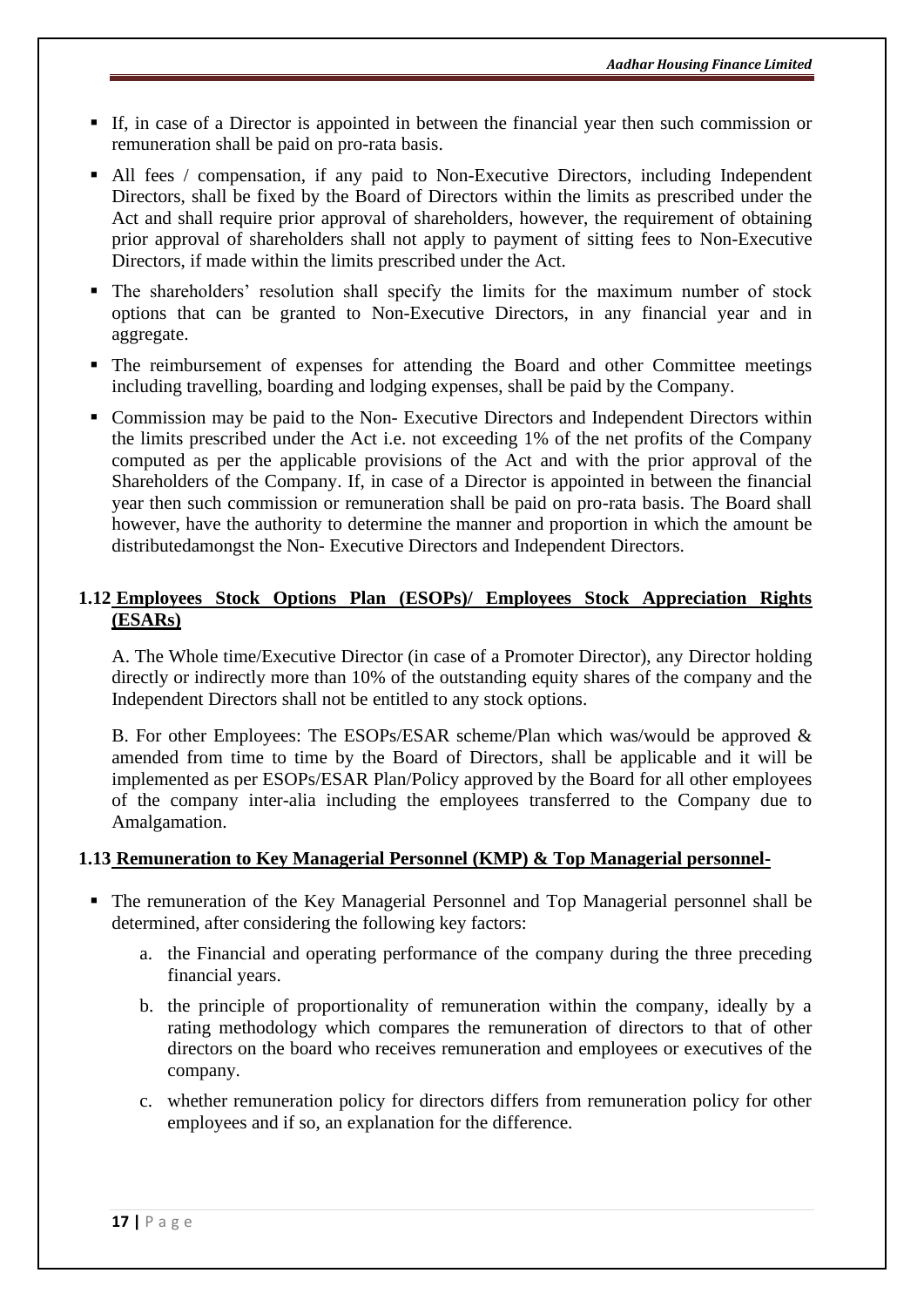- d. the securities held by the director, including options and details of the shares pledged as at the end of the preceding financial year.
- e. The level and composition of remuneration that should be reasonable and sufficient to attract, retain and motivate directors/executives and should be in line with the industry practice aimed at promoting the short term and long term interests and performance of the company.
- f. Relationship of remuneration to performance is clear and meets appropriate performance benchmarks.
- g. Remuneration will involve a balance between fixed and incentive pay reflecting short and long-term performance objectives appropriate to the working of the company and its goals.
- The remuneration for the Key Managerial Personnel(s) and Top Managerial personnel at the time of the appointment can be approved by the Chairman of Board and any subsequent or annual increments/bonus shall be approved by the NRC Committee or the Chairman of the Board as per the HR policy of the Company and to be reported to the Committee.

## **1.14 Other Employees excluding KMPs & Top Management Personnel-**

- **•** The Annual remuneration  $\&$  increment for staff below to the grade of KMPs  $\&$  Top Management Personnel shall be payable & fixed as per HR Policy including all middle & junior grade employees in general and shall be based upon the industry position, business performance, and macro-economic conditions and also be benchmarked to companies in the Housing Finance sector. The reports generated through recognized HR consultancies, industrial reports etc. shall form basis for appropriate benchmarking.
- The performance linked variable component/bonus or the annual remuneration shall be based on the achievement of the individual objectives and performance of the employee.
- The statutory payments such as provident fund, gratuity and superannuation benefits etc. shall be made in accordance with the applicable laws.
- Various factors such as the job profile, experience, skill sets determine the performance rating, the career progression/ incentives/ annual bonus pay-out.
- The head of HR Department shall submit a detailed plan/note containing details on various levels/structures, hierarchy of staff, the process of on boarding & attrition level, training programs conducted etc in this reporting to the Board on half yearly basis.

## **VII. EVALUATION CRITERIA OF THE BOARD, COMMITTEES, TOP MANAGEMNET PERSONNELAND THE EMPLOYEES:**

## **A. Evaluation criteria for the Board:-**

## **i. Executive Director-**

The evaluation of the Executive Director shall be carried out basis the present performance (financial/non-financial) and the achievements of the said Director against various key performance parameters at the end of every financial year.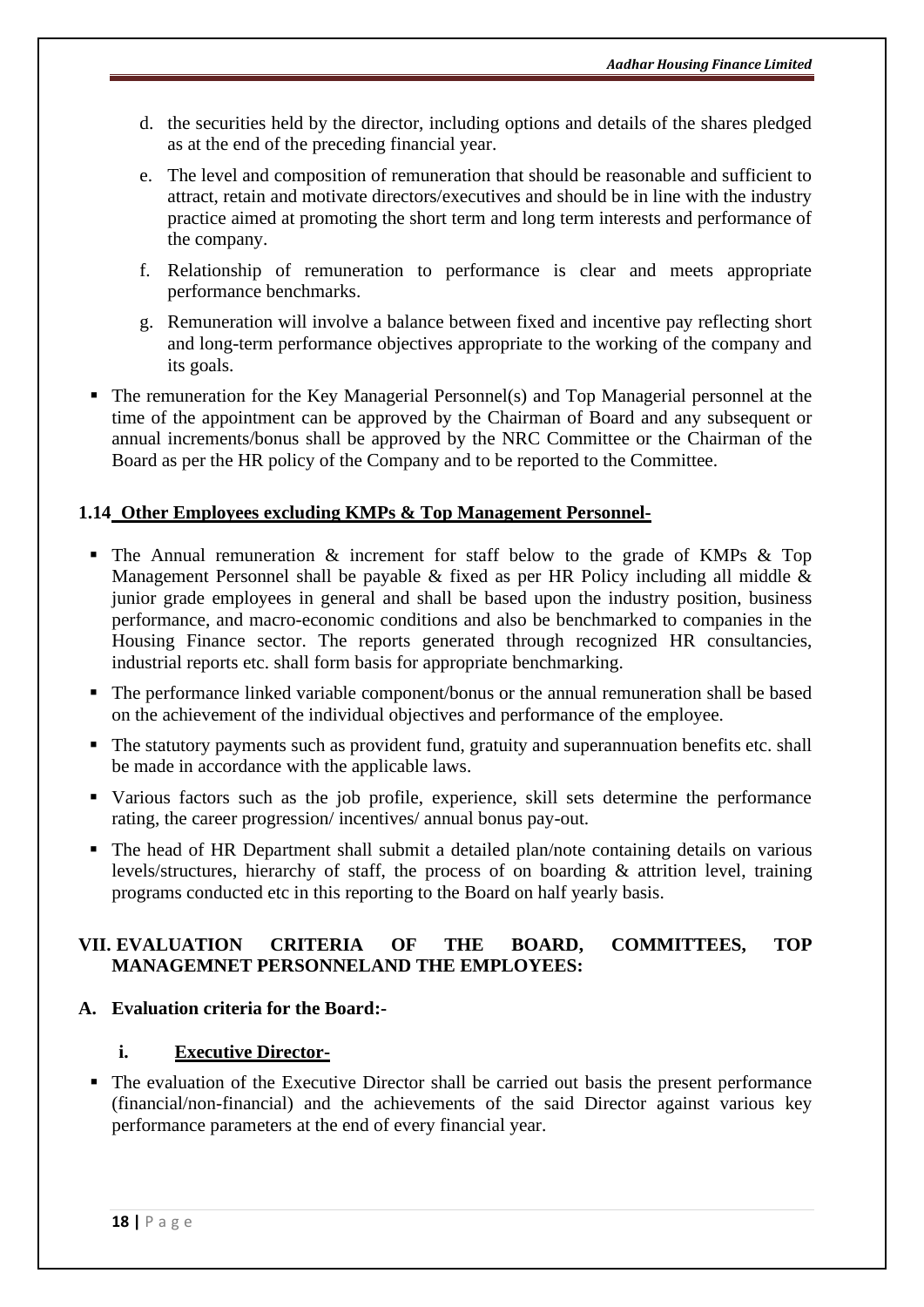- The performance of the Chairperson/Executive Director of the company shall be reviewed by the Independent Directors, taking into account the views of other Executive Directors and Non-Executive Directors;
- The performance of the Chairperson/Executive Director shall also be reviewed by the Committee and the Board of Directors.

## **ii. Non- Executive Director-**

- $\blacksquare$  The performance of the Non Executive Director, who is not an Independent Director, shall be reviewed and evaluated by the Independent Directors in their separate meeting held as per Schedule IV of the Act.
- $\blacksquare$  The performance of the Non Executive Director shall also be evaluated by the Committee and the Board of Directors, excluding the Director being evaluated.

## **iii. Independent Director-**

- The performance evaluation of Independent Directors shall be done by the Committee and the entire Board of Directors, excluding the Director being evaluated. The evaluation should be carried out as per Schedule IV (Code for Independent Directors) of the Act.
- While evaluating the Independent Director, the contribution made by the Director in the decision taken at the board level and its impact on the performance of the Company shall be considered. The time devoted including the attendance of the Independent Director at various Committee/Board Meetings shall also be considered while evaluating an Independent Director.
- On the basis of the report of performance evaluation, it shall be determined whether to extend or continue the term of appointment of an Independent Director.

## **iv. Board's /Committees Performance-**

- The Board shall evaluate its effectiveness on a continuing basis. Meaningful Board evaluation requires an assessment of the functioning of the entire Board/Committees, contribution of individual directors therein and suggesting together the improvements areas, if any. The Independent Directors shall assess the quality, quantity and timeliness of the flow of information between the management and the Board/Committees that is necessary to enable the Board to discharge its duties reasonably and effectively.
- The Independent Directors shall hold at least one separate meeting in a financial year to review the performance of Non-Independent Directors and the Board as a whole.
- In determining the re-election of a Director, the Board shall consider the performance review carried out by the Independent Directors, Director's past attendance at meetings and participation in and contributions to the deliberations/decisions of the Board.

## **VIII. SUCCESSION PLAN:**

- The Company believes that a planned programme of recruitment and retirement amongst the Top/Senior Management Personnel is of significant importance.
- It is an important part of the Board's work to ensure that there is adequate management development and succession planning particularly at the top levels.Succession planning involves an assessment of the challenges and opportunities facing the Company, and an evaluation of the skills and expertise that will be needed in the future.